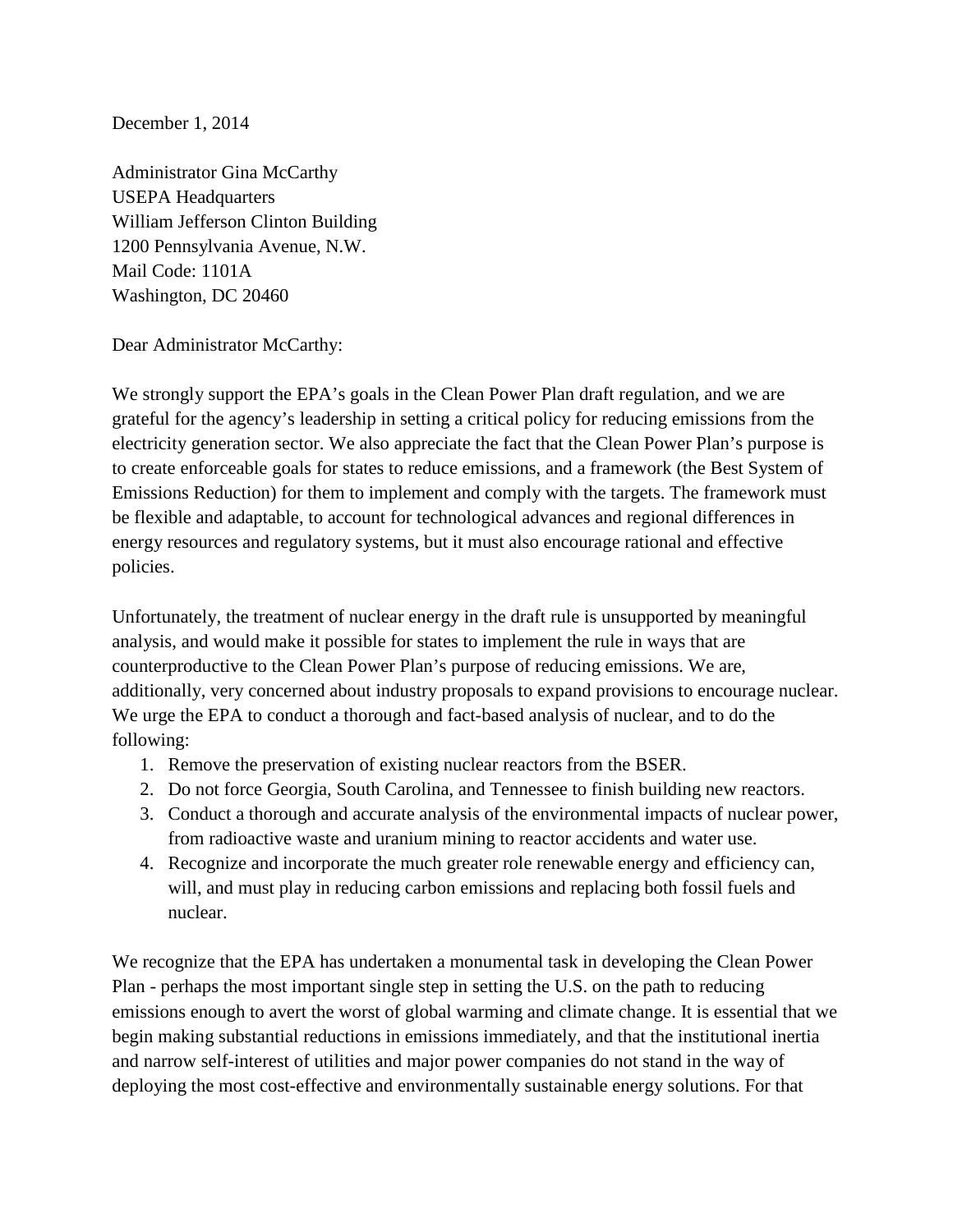very reason, it is important the regulation ensures states do not get off on the wrong foot and implement the rule in ways that are counterproductive. Unfortunately, the Clean Power Plan's treatment of nuclear incentivizes the preservation and expansion of a technology that is and has always been the most expensive, inflexible, and dangerous complement to fossil fuels.

The Clean Power Plan incorporates nuclear into the BSER in two ways:

- **Assumes five new reactors will be completed and brought online** in the states of Georgia, South Carolina, and Tennessee, and irrationally estimates the cost of doing so as \$0. In fact, billions more remain to be spent on these reactors and there is a great deal of uncertainty about when, if ever, they will be completed, facing years of delays and billions in cost overruns. The cost assumption would force states to complete the reactors no matter the cost, rather than enabling them to choose better ways to meet their emissions goals. Even though renewables and efficiency could be deployed at lower cost than nuclear, the draft rule would make it look like they are much more expensive because of the zero-cost assumption about completing the reactors.
- **Encourages states to "preserve" reactors economically at-risk of being closed**, equivalent to 6% of each state's existing nuclear generation. While it is true that about 6% of the nation's operating reactors may close for economic reasons, this provision encourages every state to subsidize existing reactors, greatly underestimates the cost of doing so, and overestimates their role in reducing emissions. Uneconomical reactors have high and rising operating costs, and cannot compete with renewables and efficiency. If anything, EPA should simply recommend that low-carbon energy sources be replaced with other low-carbon resources, but singling out nuclear for "preservation" suggests it is better for states to lock themselves into obsolete and increasingly uneconomical nuclear.

The rule also says states may utilize two other ways of adding nuclear capacity as options for achieving the goals, even though they are not incorporated in the BSER:

- New reactors other than those currently in construction. EPA recognizes that new nuclear is too expensive to be included in the BSER, so it should not suggest states consider it as a way of meeting their emissions goals.
- **Power uprate modifications to increase the generation capacity of existing reactors.** Power uprates are capital-intensive and expensive, and several recent projects have been cancelled or suffered major cost overruns, in the case of Minnesota's Monticello reactor, at a total cost greater than most new reactors (\$[1](#page-1-0)0 million/megawatt).<sup>1</sup>

Rather than suggesting states waste resources on nuclear generation too expensive and infeasible to be included in the BSER, EPA should include an analysis of these problems so that states can better evaluate their options and select lower-cost, more reliable means for reducing emissions, such as renewables and efficiency.

<span id="page-1-0"></span><sup>&</sup>lt;sup>1</sup> Shaffer, David. "Xcel management blamed for cost overruns at Monticello nuclear plant." Minneapolis Star-Tribune. July 9, 2014. http://www.startribune.com/business/266353511.html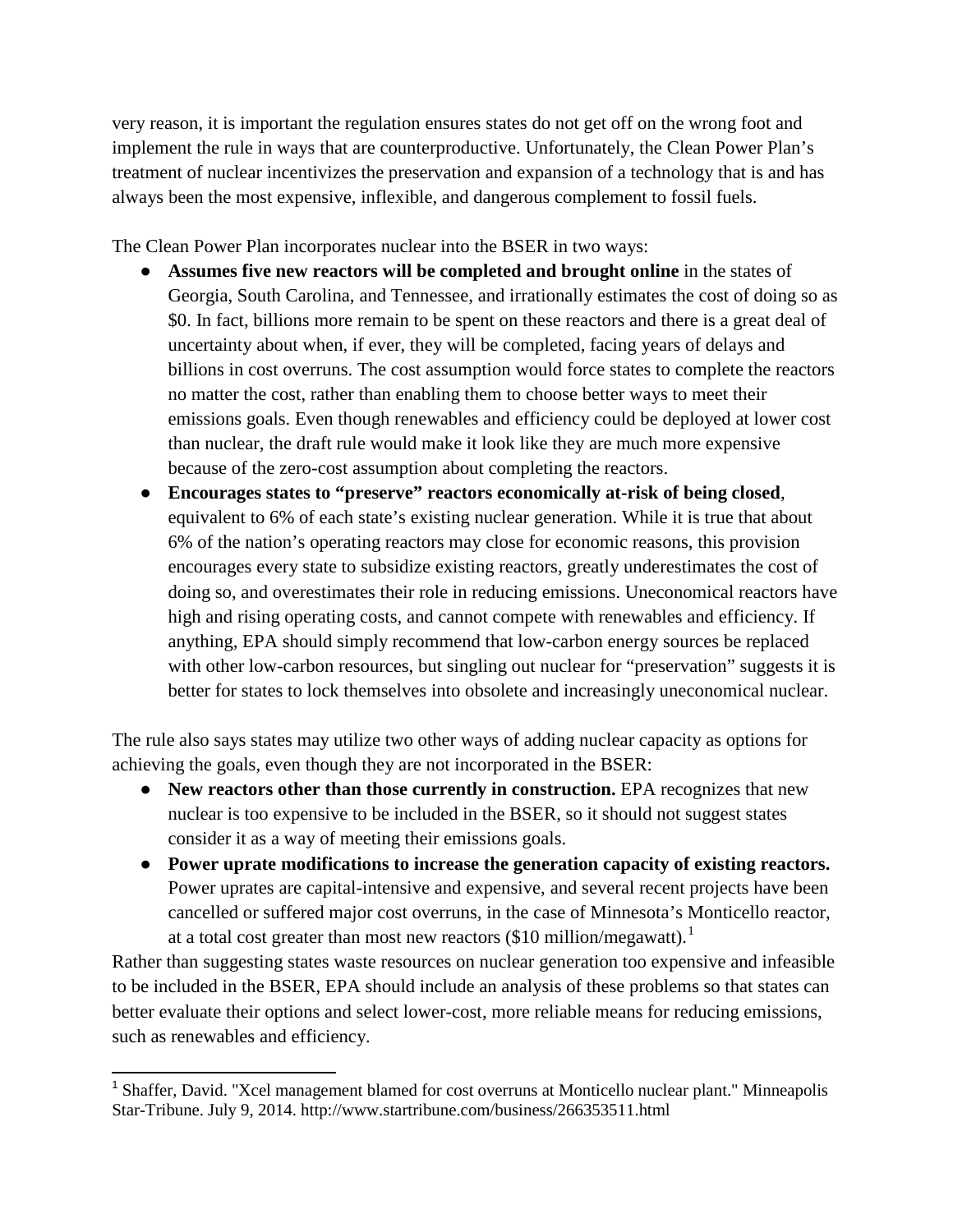The Clean Power Plan also considers some non-air quality impacts of nuclear generation, as it is required to do under the Clean Air Act. However, the EPA's evaluation is both woefully incomplete and alarmingly inadequate. EPA dismisses concerns about radioactive waste and nuclear power's impact on water resources, simply characterizing them as equivalent to problems with fossil fuel generation. In fact, radioactive waste is an intractable problem that threatens the environment for potentially hundreds of thousands of years. In addition, nuclear reactors' use of water is more intensive than fossil fuel technologies, and a majority of existing reactors utilize the most water-intensive once-through cooling systems. Regardless, however, rather than only comparing them to fossil fuels, EPA should have compared these impacts to the full range of alternatives, including renewables and efficiency, which do not have such problems.

EPA leaves out a host of other environmental impacts unique to nuclear, including uranium mining and nuclear accidents. There are over 10,000 abandoned uranium mines throughout the U.S., which are subject to lax environmental standards, pose major groundwater and public health risks, present serious environmental justice concerns, and could entail billions in site cleanup and remediation costs. The failure to consider the impacts of a nuclear accident is a glaring oversight, in the wake of the Fukushima disaster. EPA must consider both the environmental and economic impact of nuclear accidents.

In general, the Clean Power Plan's consideration of nuclear appears to be based on a dangerous fallacy: that closed reactors must be replaced with fossil fuel generation, presumably because other low-/zero-carbon resources could not make up the difference. In fact, renewable energy growth has surpassed all other forms of new generation for going on three years, making up 48% of all new electricity generation brought online from [2](#page-2-0)011 to July 2014.<sup>2</sup> The growth rate of wind energy alone (up to 12,000 MW per year) would be sufficient to replace all of the "at-risk" nuclear capacity within two years, at lower cost than the market price of electricity,<sup>[3](#page-2-1)</sup> let alone at the subsidized rate for nuclear the draft rule suggests.

Assuming that closed reactors will be replaced with fossil fuel generation both encourages states to waste resources trying to "preserve" (or even build) uneconomical reactors rather than on more cost-effective and productive investments in renewables and efficiency. While states are free to develop their implementation plans without using the specific energy sources included in the BSER, the rule should not promote such foolishness. No amount of spending or subsidies for

<span id="page-2-0"></span><sup>&</sup>lt;sup>2</sup> Sun Day Campaign. "Renewables Provide 56 Percent of New US Electrical Generating Capacity in First Half of 2014." July 21, 2014.

http://www.renewableenergyworld.com/rea/news/article/2014/07/renewables-provide-56-percent-of-newus-electrical-generating-capacity-in-first-half-of-2014

<span id="page-2-1"></span><sup>&</sup>lt;sup>3</sup> Lawrence Berkley National Laboratory. "2013 Wind Technologies Market Report." U.S. Department of Energy. August 18, 2014.

http://energy.gov/sites/prod/files/2014/08/f18/2013%20Wind%20Technologies%20Market%20Report\_1.pdf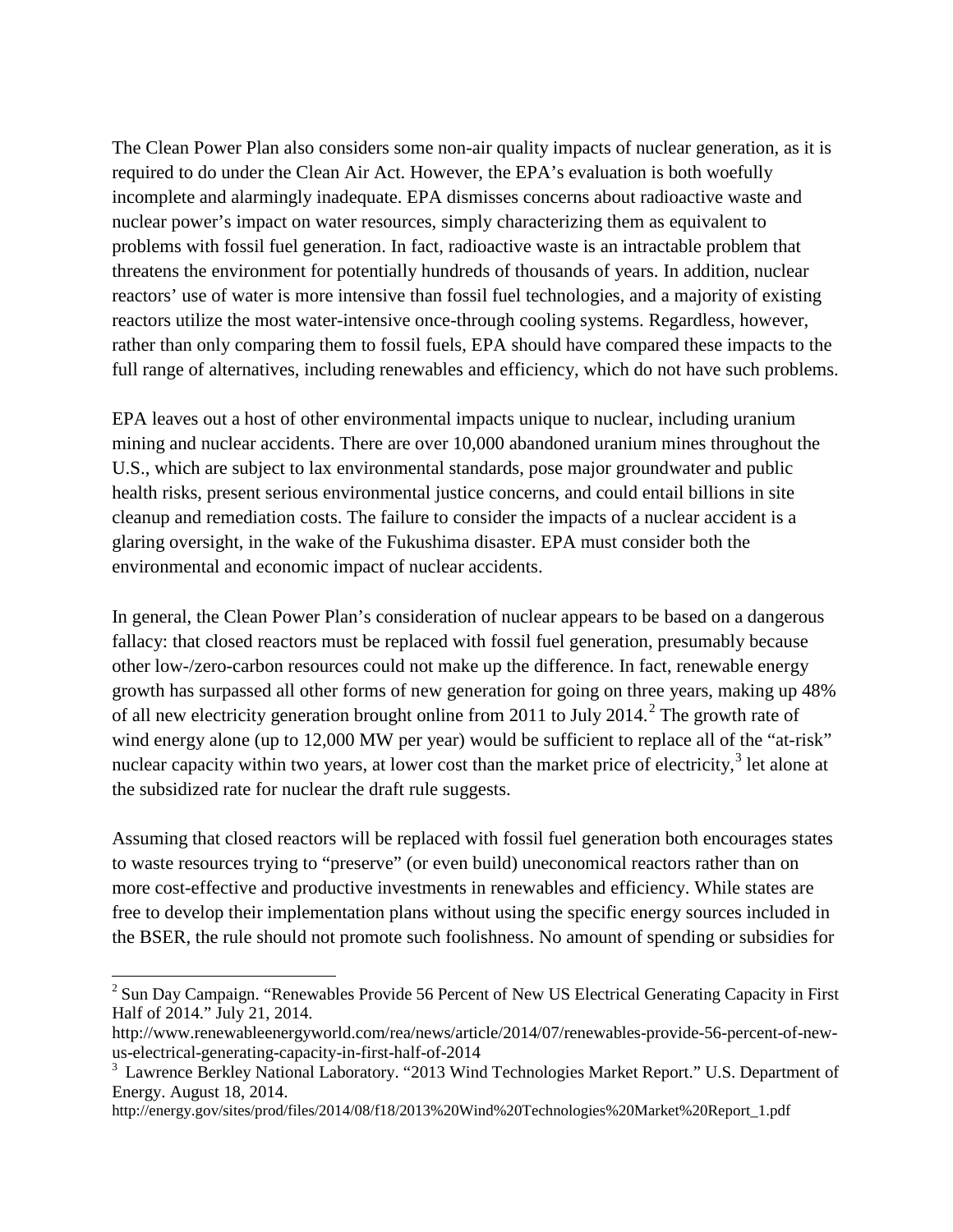nuclear has been effective at reducing the technology's costs nor overcoming lengthy construction times and delays, whereas spending on renewables and efficiency has had the effect of lowering their costs and increasing their rate of deployment. The economic problems facing currently operating reactors merely underscore the point that nuclear is not a cost-effective way of reducing emissions.

We are hopeful that the Clean Power Plan will be a watershed in setting the country on a path to emissions reductions and climate action, and we are grateful to the EPA for taking this step. We believe that correcting the problems with the way nuclear is considered in the draft rule, and increasing the role of renewables and efficiency, will make the Clean Power Plan much stronger and lead states to implement it more productively and cost-effectively.

Sincerely,

Tim Judson, Executive Director Nuclear Information & Resource Service Takoma Park, MD

Ken Bossong SUN DAY Campaign Takoma Park, MD

Jim Riccio Nuclear Policy Analyst Greenpeace Washington, DC

Pam Solo, Executive Director Civil Society Institute Cambridge, MA

Ben Schreiber Climate and Energy Program Director Friends of the Earth U.S. Washington, DC

Lynn Thorp National Campaigns Director Clean Water Action Washington, DC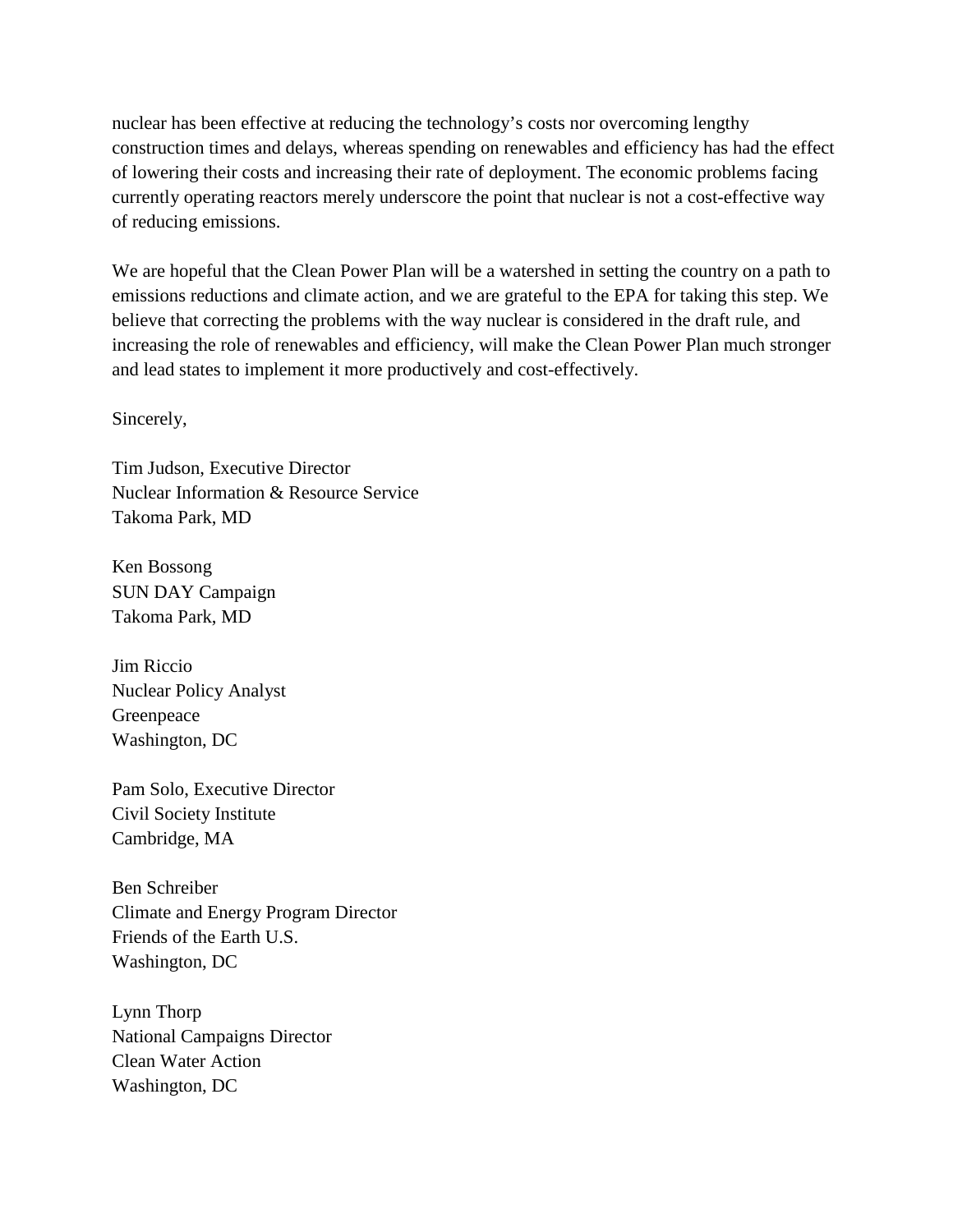Kevin Kamps Beyond Nuclear Takoma Park, MD

Jan BenDor, National Board Chair Gray Panthers Washington, DC

Budd Dickinson Secretary, Green Party of the U.S. Washington, DC

Mary Hanson Harrison, President Women's International League for Peace and Freedom – US Section (WILPF US) Boston, MA

## Regional and Local Organizations

Gretel Johnston, VP & Secretary BEST/MATRR Scottsboro, AL

David Druding, co-founder & media liaison Peoples' Action for a Safe Environment (PASE) Fayetteville, AR

Russell Lowes Research Director [www.SafeEnergyAnalyst.org](http://www.safeenergyanalyst.org/) Tucson, AZ

Felice & Jack Cohen-Joppa, Editors & coordinators The Nuclear Resister Tucson, AZ

Cynthia Johnson, Vice Chair Social Justice Committee of the Berkeley Fellowship of Unitarian Universalists Berkeley, CA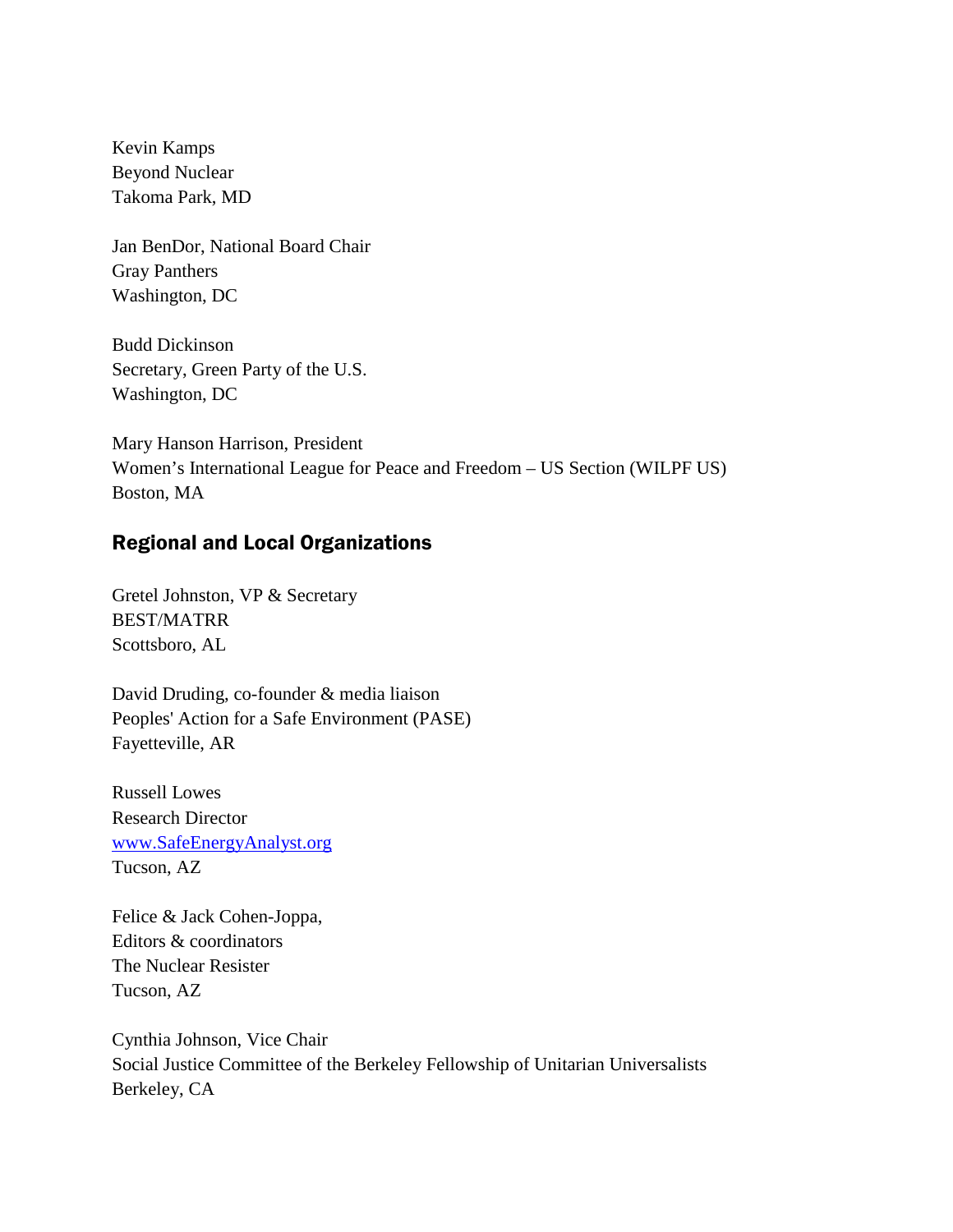Doug Karpa, J.D., Ph.D., Legal Program Director Turtle Island Restoration Network Olema, CA

John Leddy, President United States Water and Power Venice, CA

Gary Headrick, Co-founder San Clemente Green San Clemente, CA

Michael Welch Redwood Alliance Arcata, CA

Wendy Oser, Coordinator Nuclear Guardianship Project Berkeley, CA

Linda Seeley San Luis Obispo Mothers for Peace San Luis Obispo, CA

Rochelle Becker Alliance for Nuclear Responsibility San Luis Obispo, CA

Philip Tymon Administrative Director Occidental Arts and Ecology Center Occidental, CA

Carolyn S. Scarr Program Coordinator Ecumenical Peace Institute/Clergy and Laity Concerned Berkeley, CA

Lana Kitchel, John Kitchel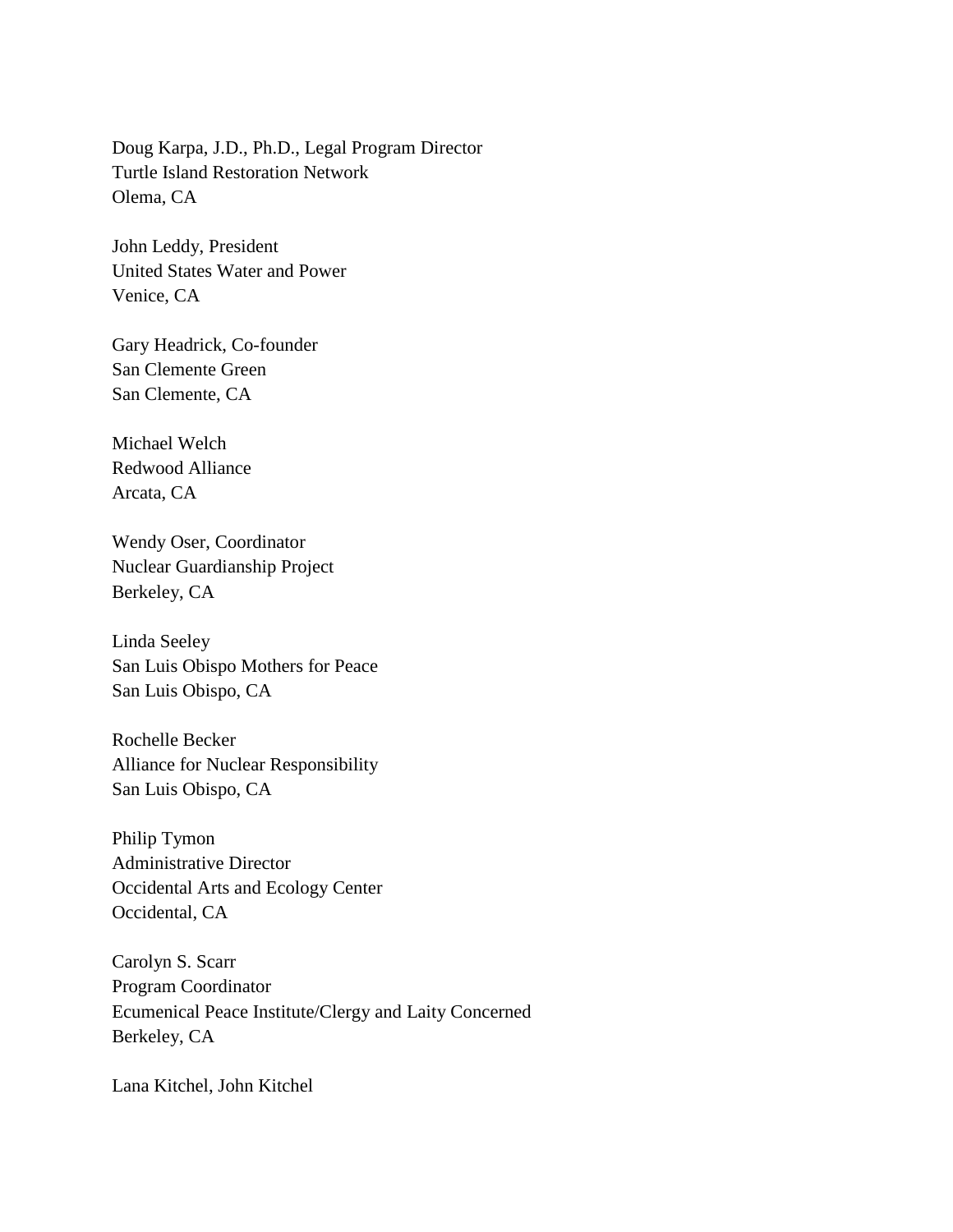Co-Owners/Organic Farmers Kitchel Family Organics Los Molinos, CA

Erik B. Layman, M.Sc. President Layman Energy Associates, Inc. San Luis Obispo, CA

Jerry B. Brown, Ph.D. Director, Safe Energy Project World Business Academy Santa Barbara, CA

Joey Racano, Director Ocean Outfall Group Los Osos, CA

Carol Wolman Fukushima Response Bay Area Berkeley, CA

Phoebe Anne Sorgen BFUU Social Justice Committee Berkeley, CA

Joni Stellar Treasurer Frack-Free Butte County Chico, CA

Chris Moore-Backman, Director Chico Peace & Justice Center Chico, CA

Libbe HaLevy Nuclear Hotseat Los Angeles, CA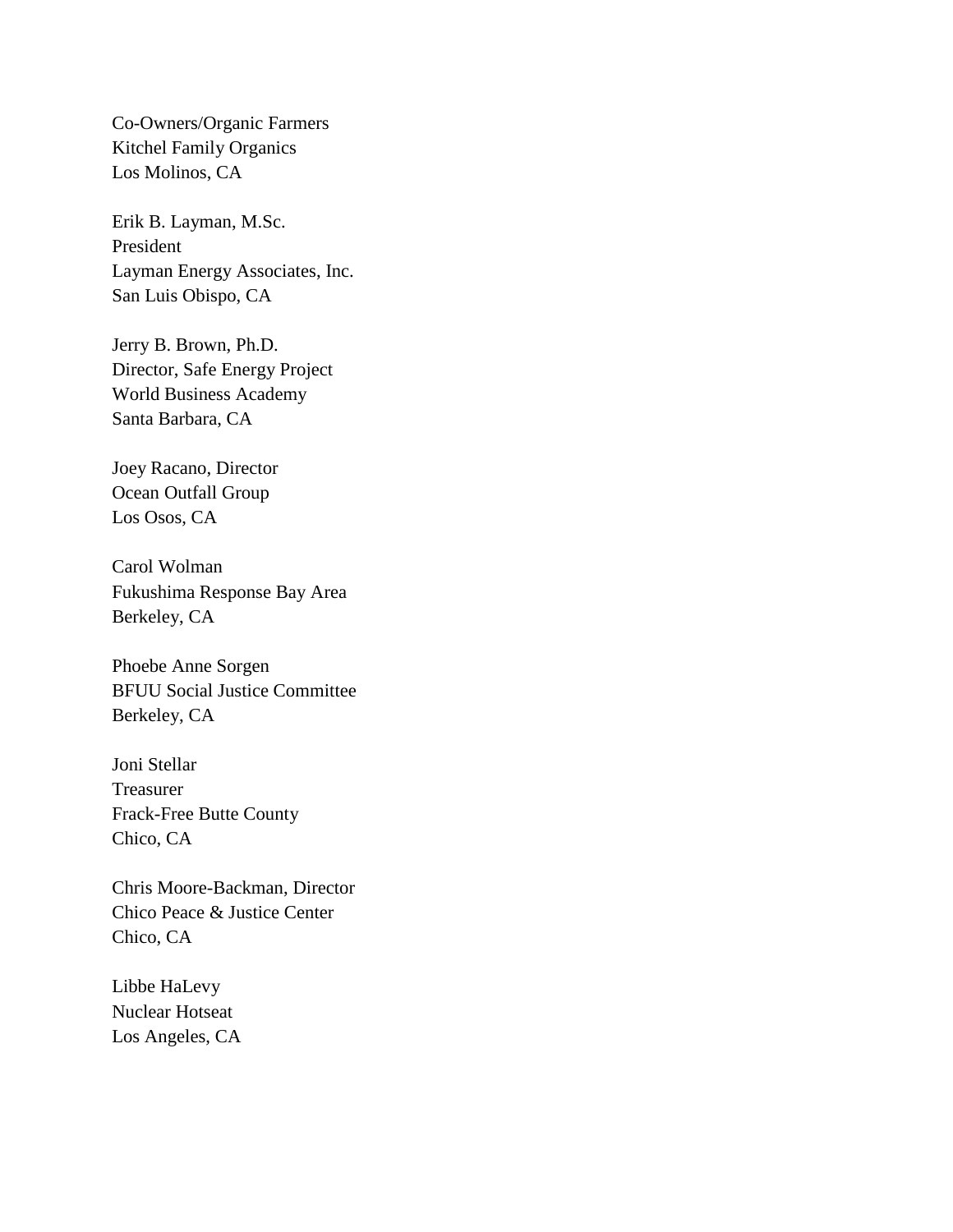Marylia Kelley Executive Director Tri-Valley CAREs (Communities Against a Radioactive Environment) Livermore, CA

Charlotte M. Thornton, Exec Director Clean Copper Supply Chain Alliance Palo Alto, CA

Claire Greensfelder and Fusako De Angelis for the Board of Directors INOCHI / Plutonium Free Future Berkeley, CA

Leslie Sheridan Editor & Publisher The Carpe Diem Voice Clearlake, CA

Linda Speel, President Peaceroots Alliance Petaluma, CA

Dale Axelrod Chair, Communications Committee FukushimaResponse.org Petaluma, CA

Donna Gilmore SanOnofreSafety.org San Clemente, CA

Bob Kinsey Colorado Coalition for Prevention of Nuclear War Denver, CO

Jennifer Thurston INFORM Norwood CO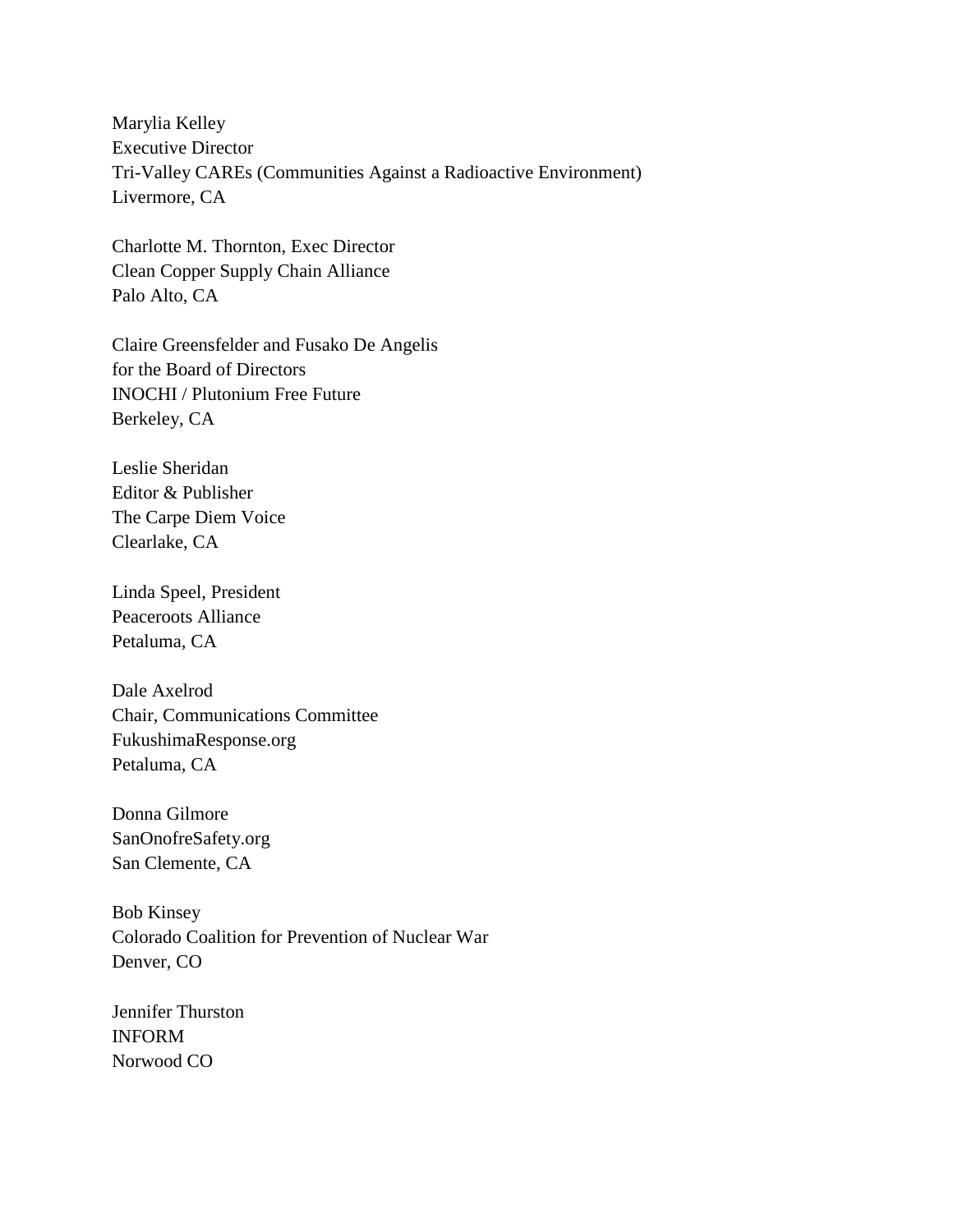Sharyn Cunningham, Co-Chair Colorado Citizens Against Toxic Waste, Inc. Canon City, CO

Nancy Burton, Director Connecticut Coalition Against Millstone Redding, CT

Judi Friedman, Chair Peoples Action For Clean Energy Canton, CT

Barry J. White, President Citizens Allied for Safe Energy, Inc. Miami, FL

Cara Campbell, Chair The Ecology Party of Florida Ft. Lauderdale, FL

Cathy Gilbert and Josh Pritchett, Co-chairs Green Party of Florida Miami, FL

Priscilla Star Coalition Against Nukes Miami, FL

Nancy O'Byrne Coordinator, Pax Christi Florida St. Augustine, FL

Glenn Carroll Coordinator Nuclear Watch South Atlanta, GA

Mele Stokesberry, President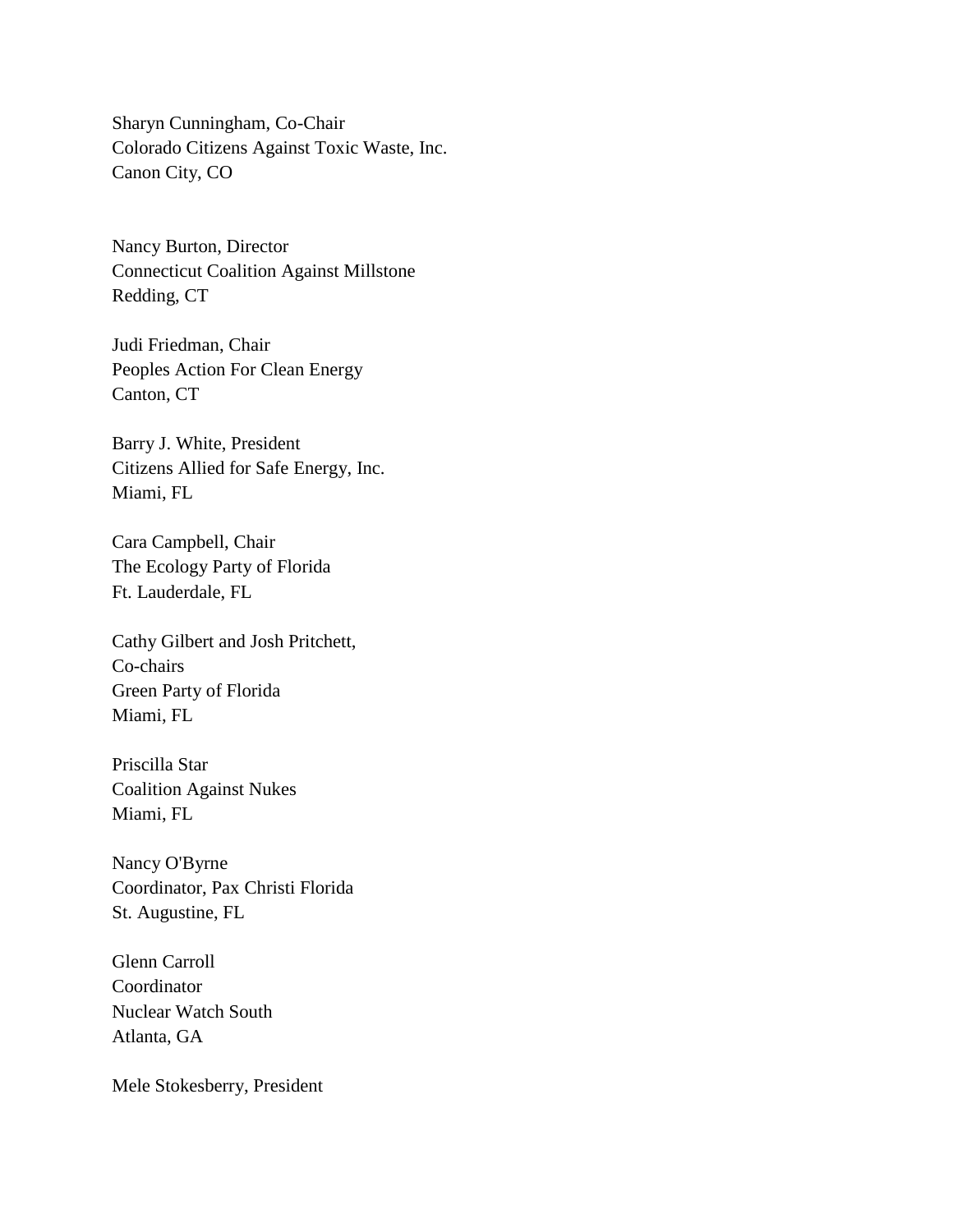Maui Peace Action Maui, HI

Patrick Bosold, Chair Leopold Group, S.E. Iowa chapter of Iowa Sierra Club Fairfield, IA

Kelsey Jae Nunez, Executive Director Snake River Alliance Boise, ID

David A. Kraft, Director Nuclear Energy Information Service Chicago, IL

Liane Casten, Co-Chair, Citizens Act To Protect Our Water Wilmette, IL

Lan Richart, Co-Director Eco-Justice Collaborative Champaign, IL

Kerwin Olson, Executive Director Citizens Action Coalition Indianapolis, IN

Leslie Perrigo, Executive Director Independent Environmental Conservation & Activism Network Muncie, IN

Ann Suellentrop M.S.R.N. Project Director Physicians for Social Responsibility Kansas City, KS

Janice Kurkoski North Quabbin Energy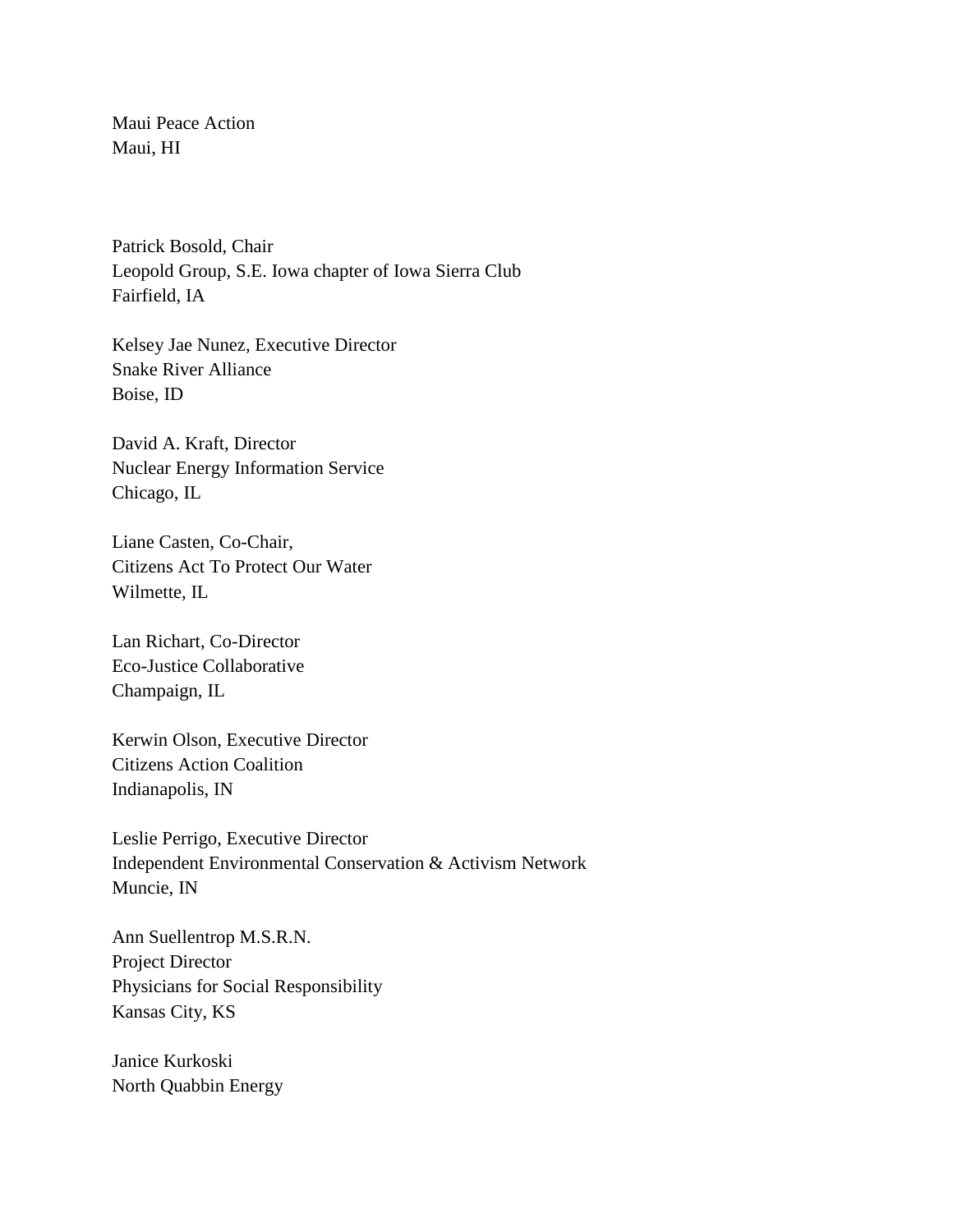Warwick, MA

Deb Katz, Executive Director Citizens Awareness Network Shelburne Falls, MA Stephen B. Comley Sr., Founder We The People Rowley, MA

Ken Kipen, Director Hilltown Anti-Herbicide Coalition Ashfield, MA

Mary Lampert, Director Pilgrim Watch Duxbury, MA

Pat Hynes Traprock Center for Peace and Justice Greenfield, MA

Sheila Parks, Ed.D. Convener On Behalf of Planet Earth Boston, MA

Claire Chang and John Ward Solar Store of Greenfield Greenfield, MA

Robert K. Musil, Ph.D., M.P.H. President and CEO The Rachel Carson Council, Inc. Bethesda, MD

Dagmar Fabian Secretary Crabshell Alliance Baltimore, MD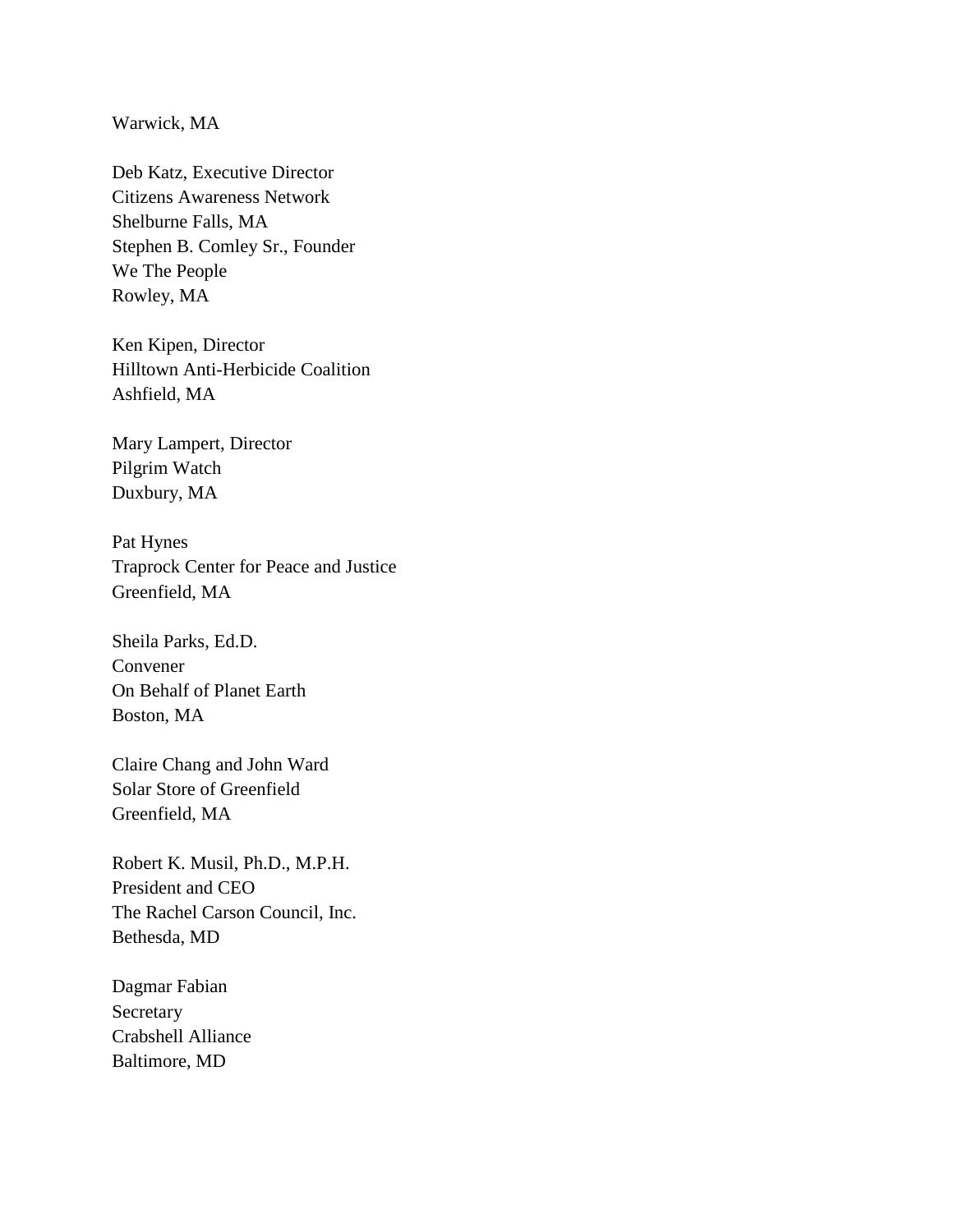Max Obuszewski Baltimore Nonviolence Center Baltimore, MD

Patricia Birnie, Chair GE Stockholders' Alliance for a Sustainable, Nuclear-Free Future Sandy Spring, MD

Patricia Gillis, Executive Director Voices for Earth Justice Southfield, MI

Jessie Pauline Collins Citizens' Resistance At Fermi Two Monroe, MI

Alice Hirt, Co-chair Don't Waste Michigan (DWM) Holland, MI

Michael J. Keegan, Chair Coalition for a Nuclear Free Great Lakes (CNFGL) Monroe, MI

Bette Pierman Michigan Safe Energy Future-Shoreline Chapter South Haven, MI

Keith Gunter Co-chair Alliance to halt Fermi-3 Livonia, MI

Wes Raymond, Administrator Citizens for Alternatives to Chemical Contamination Lake Station, MI

Lea Foushee & George Crocker North American Water Office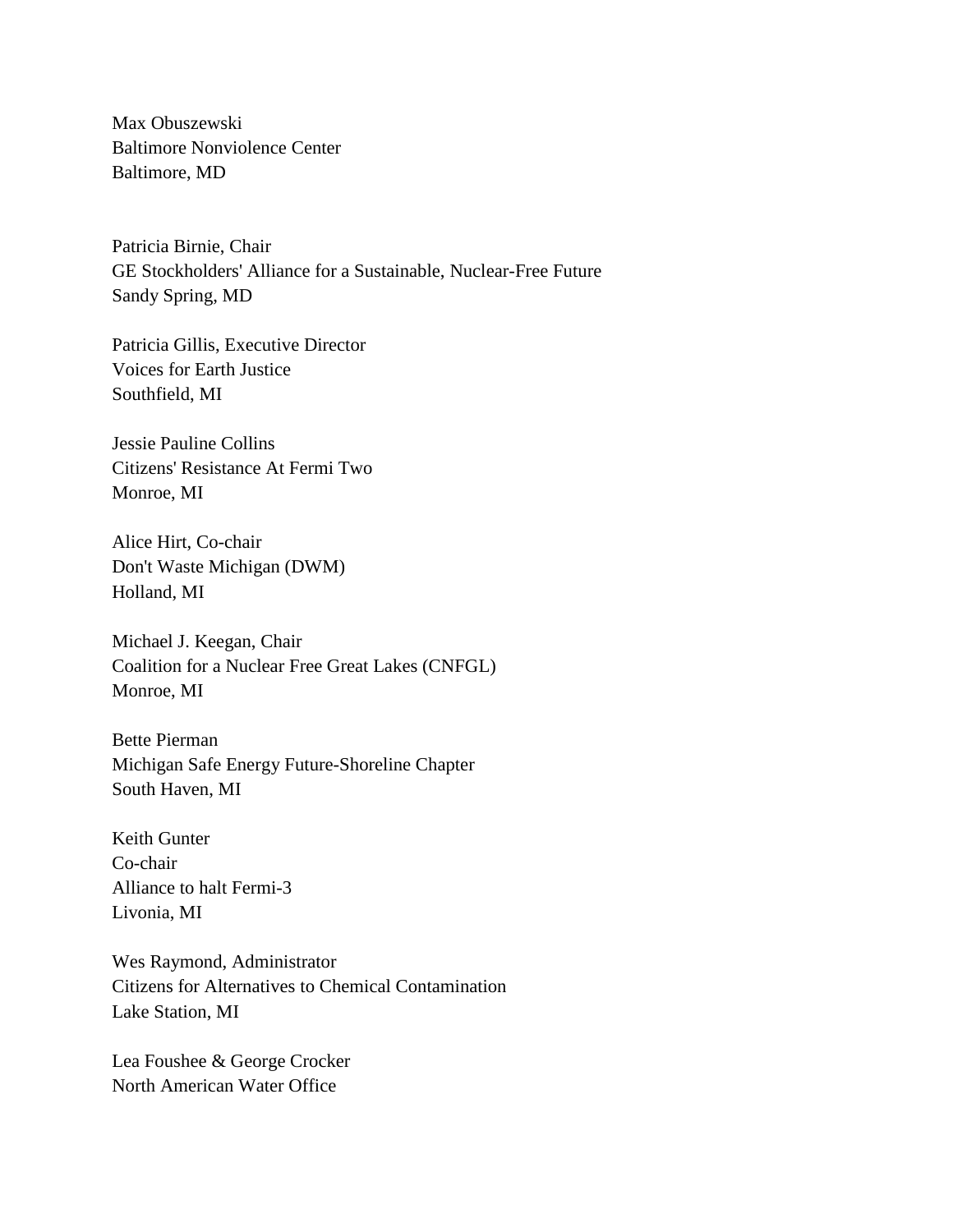## Minneapolis, MN

Mark Haim, Director Mid-Missouri Peaceworks/Missourians for Safe Energy Columbia, MO

Mali Lightfoot Executive Director Helen Caldicott Foundation Asheville, NC

Buffalo Bruce Staff Ecologist Western Nebraska Resources Council Chadron, NE

Doug Bogen Executive Director Seacoast Anti-Pollution League Exeter, NH

Rep. Renny Cushing NH House of Representatives, District Rockingham 21 Rockingham, NH

Dave McCoy, Esq., Executive Director Citizen Action NM Albuquerque, NM

Candace Head-Dylla Bluewater Valley Downstream Alliance Grants, NM

Janet Greenwald, Co-coordinator Citizens for Alternatives to Radioactive Dumping (CARD) Albuquerque, NM

ShannYn Sollitt Founding Director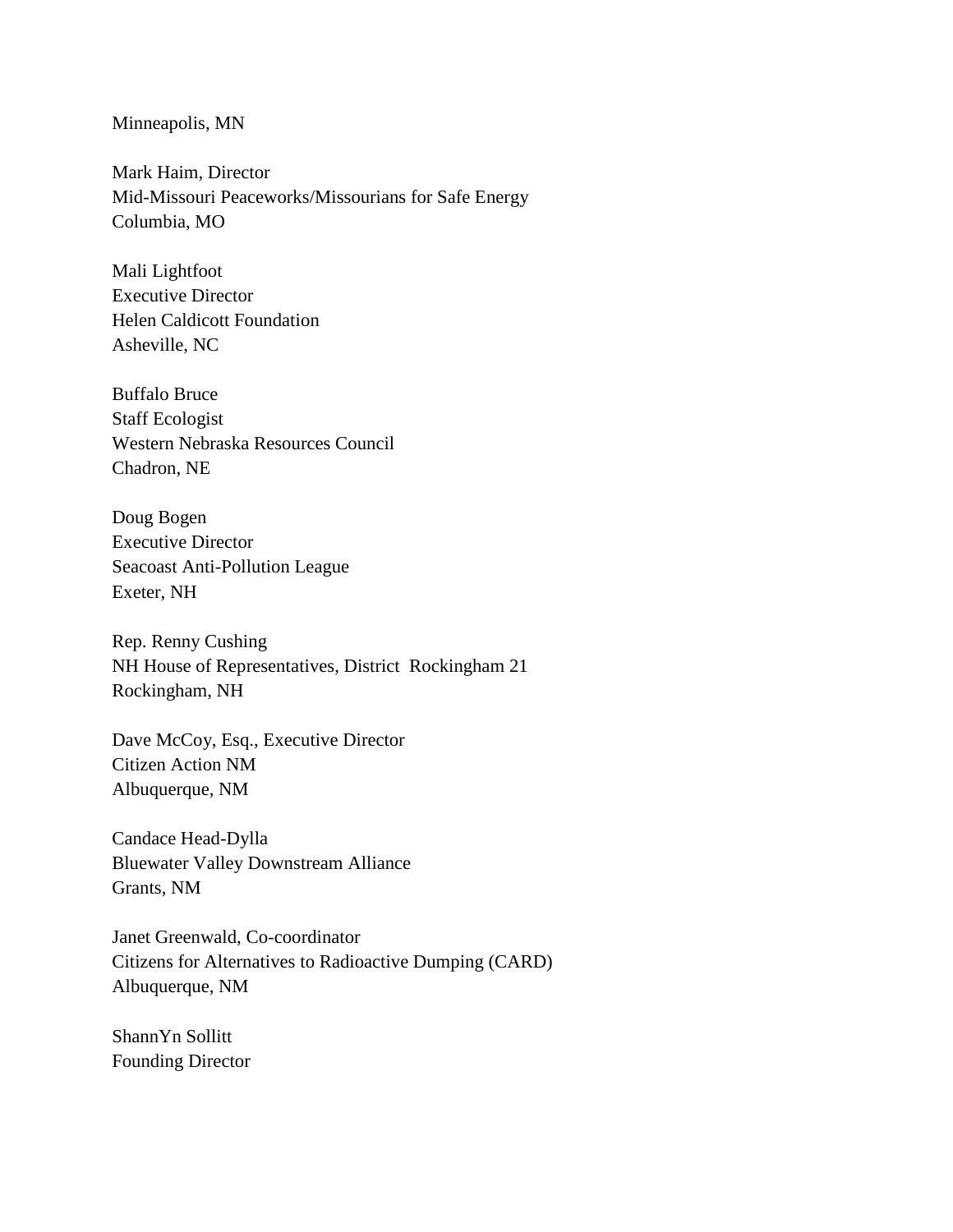NetWorks Productions Inc. Santa Fe, NM

Judy Treichel, Exec. Director The Nevada Nuclear Waste Task Force Las Vegas, NV

Michel Lee, Esq., member Leadership Council Indian Point Safe Energy Coalition (IPSEC) Ossining, NY

Jessica Azulay Program Director Alliance for a Green Economy Syracuse, NY

Barbara Warren Citizens' Environmental Coalition Albany, NY

Manna Jo Greene, Environmental Director Hudson River Sloop Clearwater, Inc. Beacon, NY

Conrad Miller M.D., Founder Physicians For Life Watermill, NY

Dr. Kathleen Sullivan Program Director Hibakusha Stories New York, NY

Marie McRae, spokesperson Dryden Resource Awareness Coalition Dryden, NY

Gail Payne, founder RadiationTruth.org Centerport, NY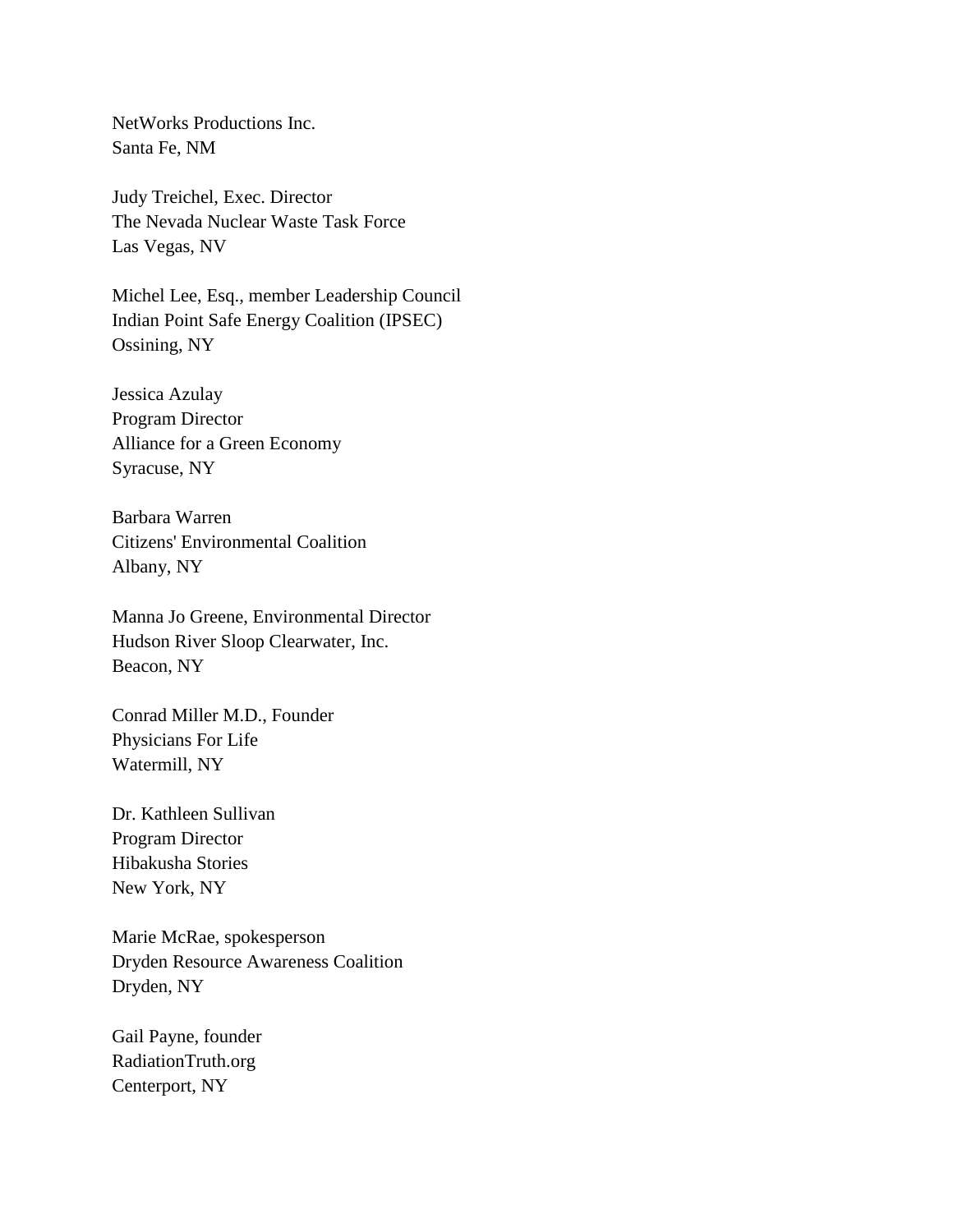Tom Siracuse, Chair Shut Down Indian Point Now! New York, NY

Edie Kantrowitz, Board Member United for Action New York, NY

Arnold Gore, moderator Consumers Health Freedom Coalition New York City, NY

Gordon Raake, Executive Director Renewable Energy Long Island East Hampton, NY

Jim Brown Chair Green Party of Nassau County Island Park, NY

Connie Kline Ohio CARE - Citizens Against a Radioactive Environment Cleveland, OH

Ohio Concerned Citizens Network of Ashtabula, Cuyahoga, Geauga, and Lake Counties OH

Terry J. Lodge, Director Toledo Coalition for Safe Energy (TCSE) Toledo, OH

Rena Guay, Executive Director Center for Conscience in Action Oklahoma City, OK

Barbara Geary, Chair Citizens Action for Safe Energy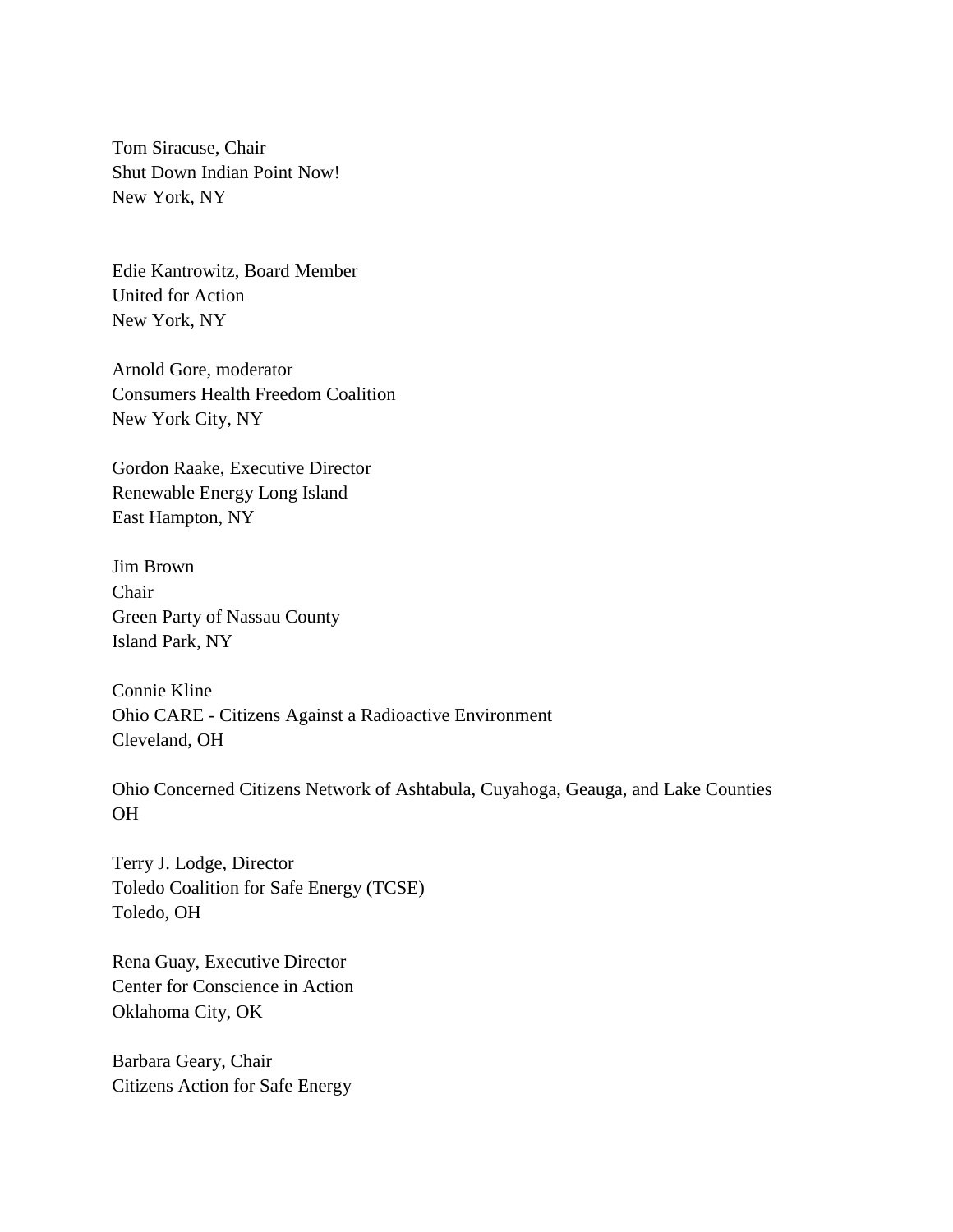Tulsa, OK

Clean Energy Future OK Tulsa OK

Susan F. Katz, MD Oregon Physicians for Social Responsibility Portland, OR

Peter Bergel Board member Oregon PeaceWorks Salem, OR

Daphne Wysham Center for Sustainable Economy Portland, OR

Mimi German (co-founder) No Nukes NW Portland, OR

Karen Barton, Coordinator Bryn Mawr Peace Coalition Bryn Mawr, PA

Ernest Fuller, Vice Chairman Concerned Citizens for SNEC Safety Six Mile Run, PA

Nancy Tate, Coordinator LEPOCO Peace Center Lehigh-Pocono Committee of Concern Bethlehem, PA

Eric Epstein, Chairman Three Mile Island Alert, Inc. Harrisburg, PA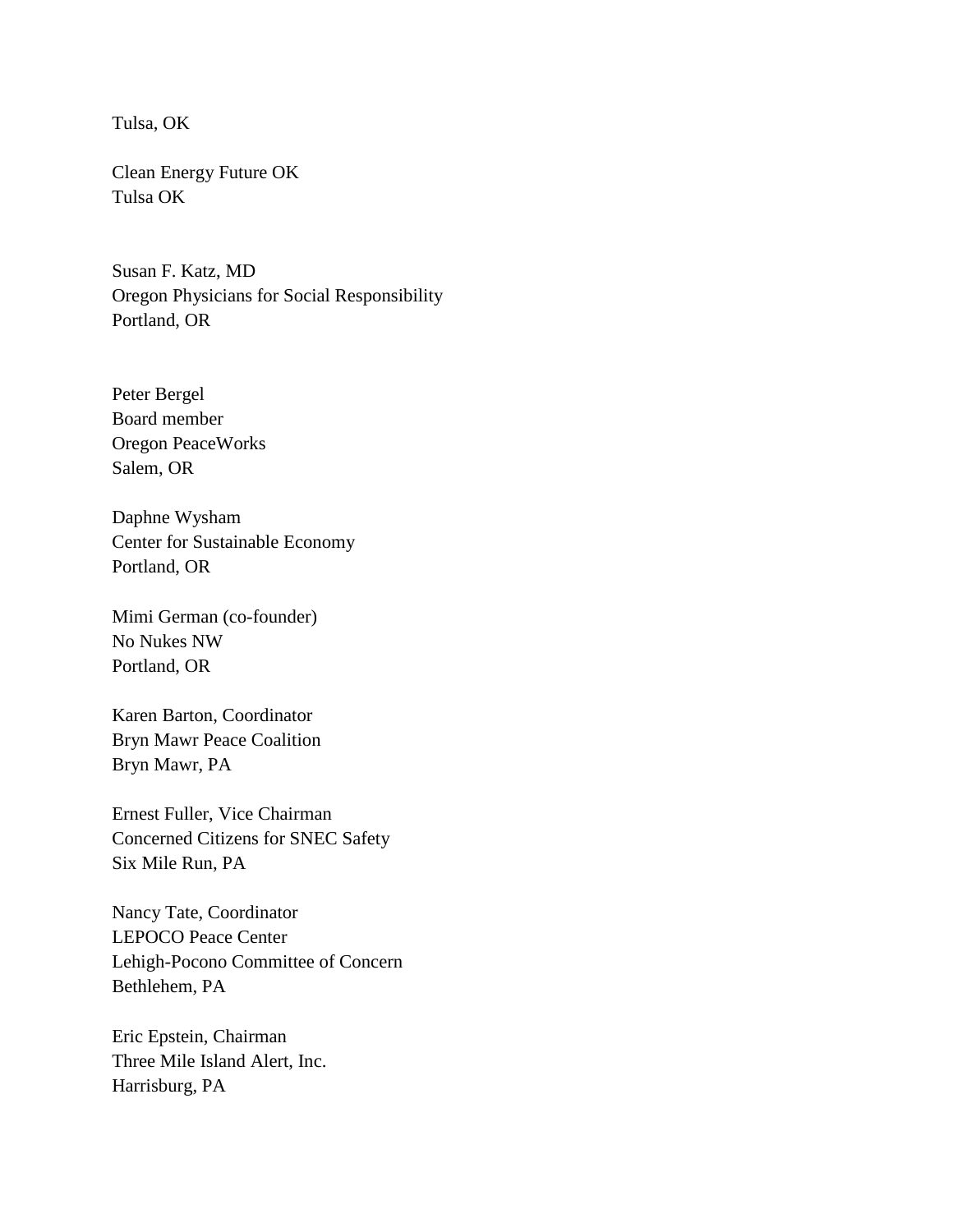Dr. Finian Taylor, Coordinator Hilton Head for Peace Hilton Head, SC

Lilias Jarding, Ph.D. Clean Water Alliance Rapid City, SD

Kathleen Ferris, Co-Founder Citizens to End Nuclear Dumping in Tennessee Murfreesboro, TN

Steven Sondheim Sierra Club Memphis TN

Karen Hadden Sustainable Energy & Economic Development (SEED) Coalition Austin, TX

Tom "Smitty" Smith Public Citizen's Texas Office Austin, TX

Susan Dancer South Texas Association for Responsible Energy Bay City, TX

Cynthia Weehler Energia Mia San Antonio, TX

Elena Day Peoples Alliance for Clean Energy Charlottesville, VA

Chris Williams Vermont Citizens Action Network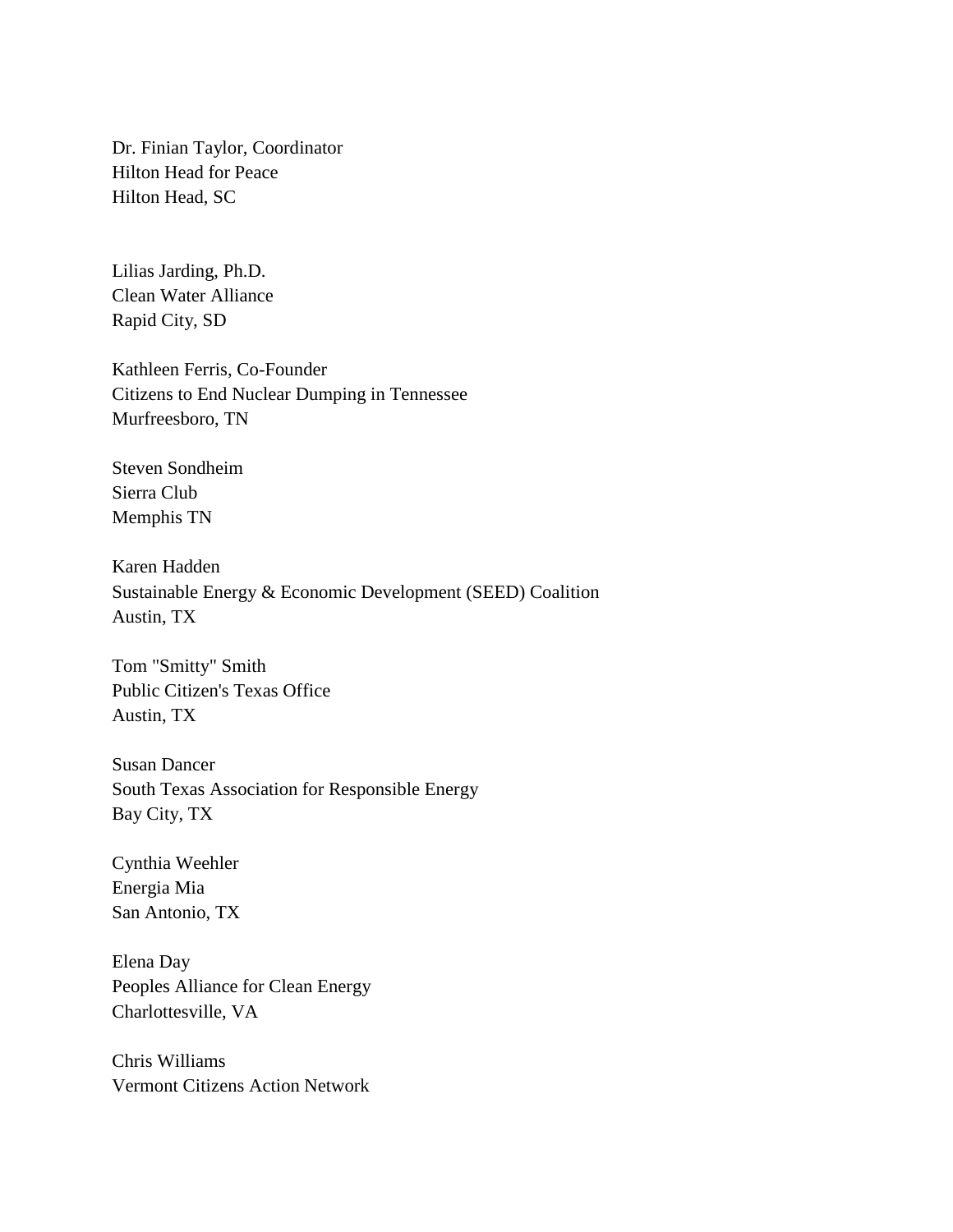Hancock, VT

Debra Stoleroff Vermont Yankee Decommissioning Alliance Montpelier, VT

Bruce Amundson, MD Washington Physicians for Social Responsibility Seattle, WA

Peggy Maze Johnson, Project Manager Heart of America Northwest Seattle, WA

Mary Hanson, co-chair Ground Zero Center for Nonviolent Action Poulsbo WA

Andrew Villeneuve Executive Director Northwest Progressive Institute Redmond, WA

Annette M Klapstein Seattle Raging Grannies Seattle, WA

Mary Hanson, Chair Western Washington Fellowship of Reconciliation Seattle Chapter Seattle, WA

Christopher LaForge Great Northern Solar Port Wing, WI

Dace Zeps, Office Coordinator Wisconsin Network for Peace and Justice Madison, WI

John LaForge, Director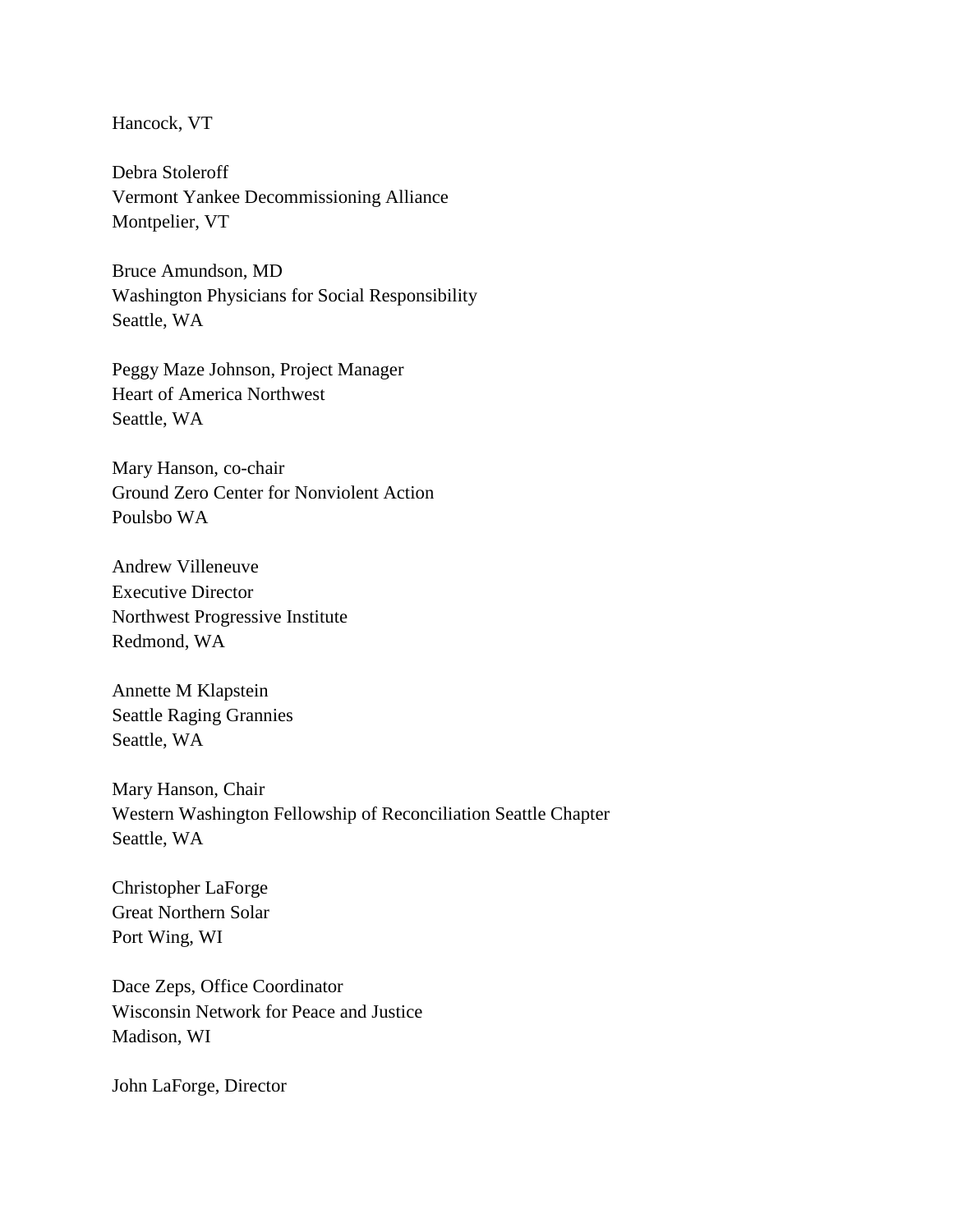Nukewatch Luck, WI

## International Organizations

Jim Green President - Friends of the Earth, Australia Melbourne, Australia

Jo Vallentine, chairperson Anti-Nuclear Alliance of Western Australia Bayswater, Australia

Judy Blyth, co-convenor People for Nuclear Disarmament W.A. Daglish, Western Australia

Matthias Reichl Center for Encounter and Active Non-Violence Bad Ischl Austria

Tracey TieF, Certified Natural Health Practitioner Anares Natural Health Anarres Apotheca Toronto, Ontario Canada

Mr Francis Meuley Droit Au Soleil Argeles Sur Mer France

Peer de Rijk, Director WISE International Amsterdam, Netherlands